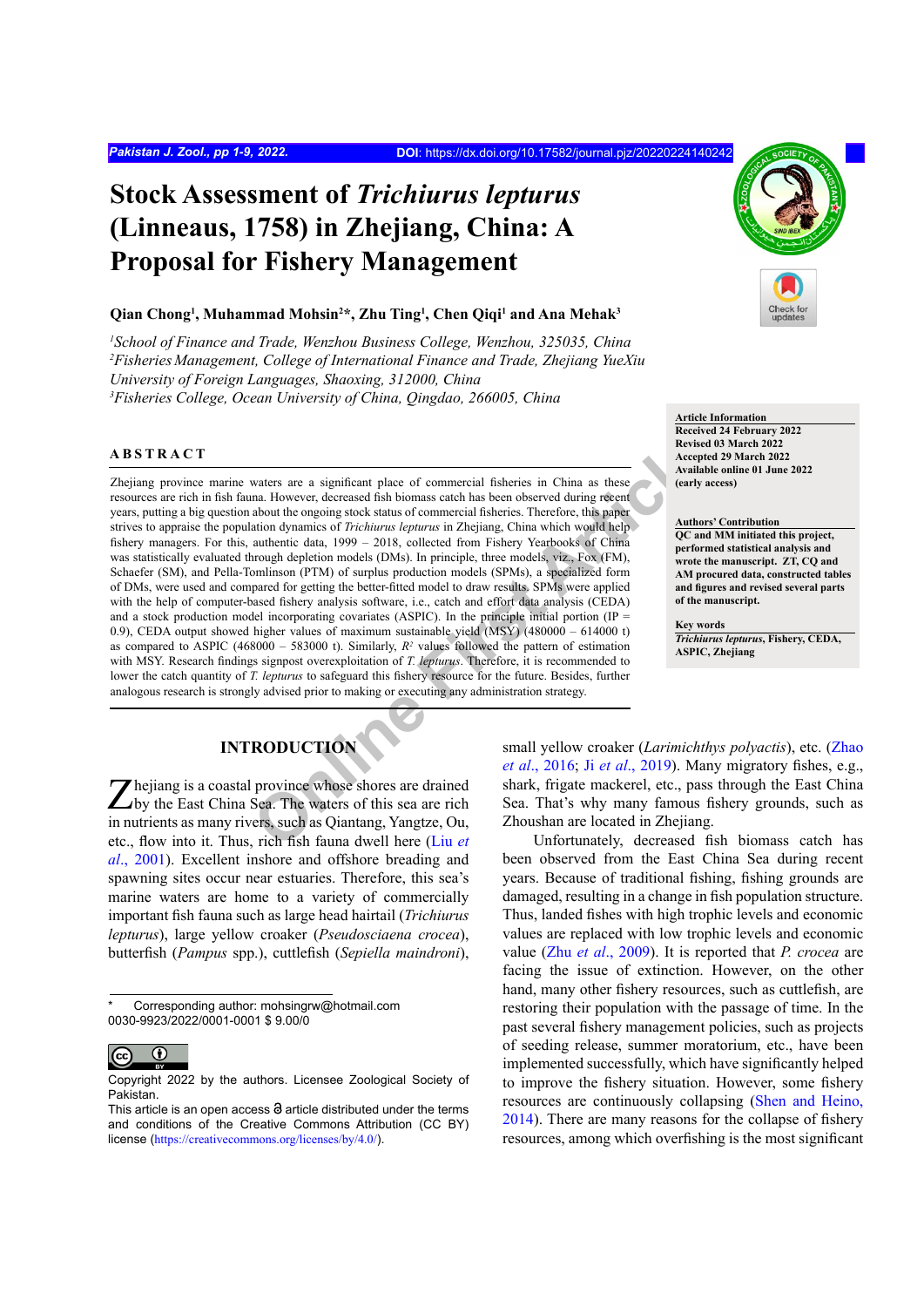(Ji *et al*[., 2019](#page-7-1)). Therefore, accessing the fishery status of commercially important fish species dwelling in Zhejiang province is of immense importance. Therefore, this study undertakes fish population analysis of *T. lepturus* in Zhejiang, China.

**Example 18** and existing the diffe[r](#page-7-2)ent verified and setting the consistence of the methanology of twenty is a tool to access fishery stock and The data used in this study is a rice. First, these models can use by the Chi It is very popular to manage fishery resources worldwide using a peculiar surplus production concept. Fundamentally, this idea is a practical application of depletion theory. Scientifically speaking, it means that fish biomass can be harvested consistently without affecting the residual population. This simply implies sustainable fishery harvest. Statistical models which employ the concept of surplus production are termed surplus production models and are abbreviated as SPMs very frequently. There are many reasons because of which plenty of literature related to fishery management employ these model as a tool to access fishery stock and give management advice. First, these models can use general fishery catch figures and estimate very important management parameters. Otherwise, fetching data through age-based models for fishery management advice is very complex. Second, these models are based on the depletion idea of fishery stock, which states that harvesting of fish results in decreasing fish abundance index (Hoggarth *et al*[., 2006\)](#page-7-2). Thus, these models are very appropriate fishery stock appraisal tools on which management decisions can rely [\(Jensen, 2002\)](#page-7-3). In classical versions of SPMs, it was assumed that fish stock does not show variations such as population dynamics, predator-prey interactions, environmental induced variations, etc., which were unrealistic conditions. However, the latest SPMs suppose the dynamic nature of fish stock and so-termed as nonequilibrium SPMs (Hoggarth *et al*., 2006). In view of such qualities of non-equilibrium SPMs, they are used in this study.

Managing fishery resources requires the computation of parameters like maximum sustainable yield (MSY), fishing mortality (F) and Biomass (B). Depending upon the estimates of these parameters, target catch quantity can be suggested [\(Mohsin](#page-7-4) *et al*., 2019). However, this is an ideal situation. In the case of China, mostly fishery management is done by using other ways such as closure during summer (May to August), controlling fishing power or mesh size, etc. (Yue *et al*[., 2015](#page-8-3)) because of fishery data-limited situation. Therefore, it becomes even more imperative to estimate MSY for developing sustainable fishery management policies (Ji *et al*[., 2019\)](#page-7-1). However, its reported catch has considerably decreased between 1999 and 2018 [\(CFY,](#page-7-5) [2019\)](#page-7-5). Previously published online scientific literature documents some of the fishery management studies related to *T. lepturus* specie, *Trichiurus* genus specie or some other aspects of this fishery resource. For instance, one study studied the summer fishing ban and sustainable utilization of *T. japonicas* from the East China Sea (Yan *et al*[., 2007](#page-8-4)). Likewise, some researchers explored the feeding habits and ecology of *T. lepturus* [\(Yunrong](#page-8-5) *et al*., 2011). The exploitation of *T. japonicas* in the East China Sea is also analyzed by fishery scientists (Ling *et al*[., 2005\)](#page-7-6). Thus, various researchers have contributed to understanding the fishery stock of *Trichiurus* genus in China. However, this is the initial effort to appraise the population status of *T. lepturus* from Zhejiang, China.

#### **MATERIALS AND METHODS**

## *Data collection*

Reported long-term yearly based fishery statistics of *T. lepturus* spanning over twenty years from 1999 to 2018. The data used in this study is authentic and is reported by the Chinese Government for Zhejiang, China. This data is published in Fishery Yearbooks of China ([CFY,](#page-7-5) 2019). We used two types of fishery statistics, i.e., number of fishermen (effort) and reported catch (or catch) of *T. lepturus* in tons (t). A special form of SPMs was used, i.e., non-equilibrium.

#### *Data analysis*

Three different versions of non-equilibrium SPMs were used to estimate fishery parameters. These routines or models were named based on their developer scientist, i.e., Fox (FM), Schaefer (SM), and Pella-Tomlinson (PTM). Although all of these routines are renowned fishery analysis tools, however, SM is usually the most preferred model. This model uses a particular type of fish population increase, i.e., logistic growth. This model can be written numerically as follows:

$$
\frac{dB}{dt} = rB(B_{\parallel} \Box B) \text{ (Schaeder, 1954)}
$$

Above equality uses various parameters such as r (rate of fish growth), B, *B∞* (carrying efficiency of fish stock), and t (time). The remaining two fishery routines, i.e., FM and PTM, use a special formula of growth. This growth formula was anticipated by Gompertz. These models also use the concept of generalized production. FM and PTM in the form of equality can be expressed as follows:

$$
\frac{dB}{dt} = rB(lnB_{\parallel} \Box lnB) \text{ (Fox, 1970)}
$$
\n
$$
\frac{dB}{dt} = rB(B_{\parallel}^{n[\Box]} \Box B^{n[\Box]}) \text{ (Pella and Tomlinson, 1969)}
$$

In these model equations, n denotes parameter shape. As aforementioned, non-equilibrium SPMs were used in this study. These statistical routines are applied to the data by fishery monitoring computer applications, i.e., CEDA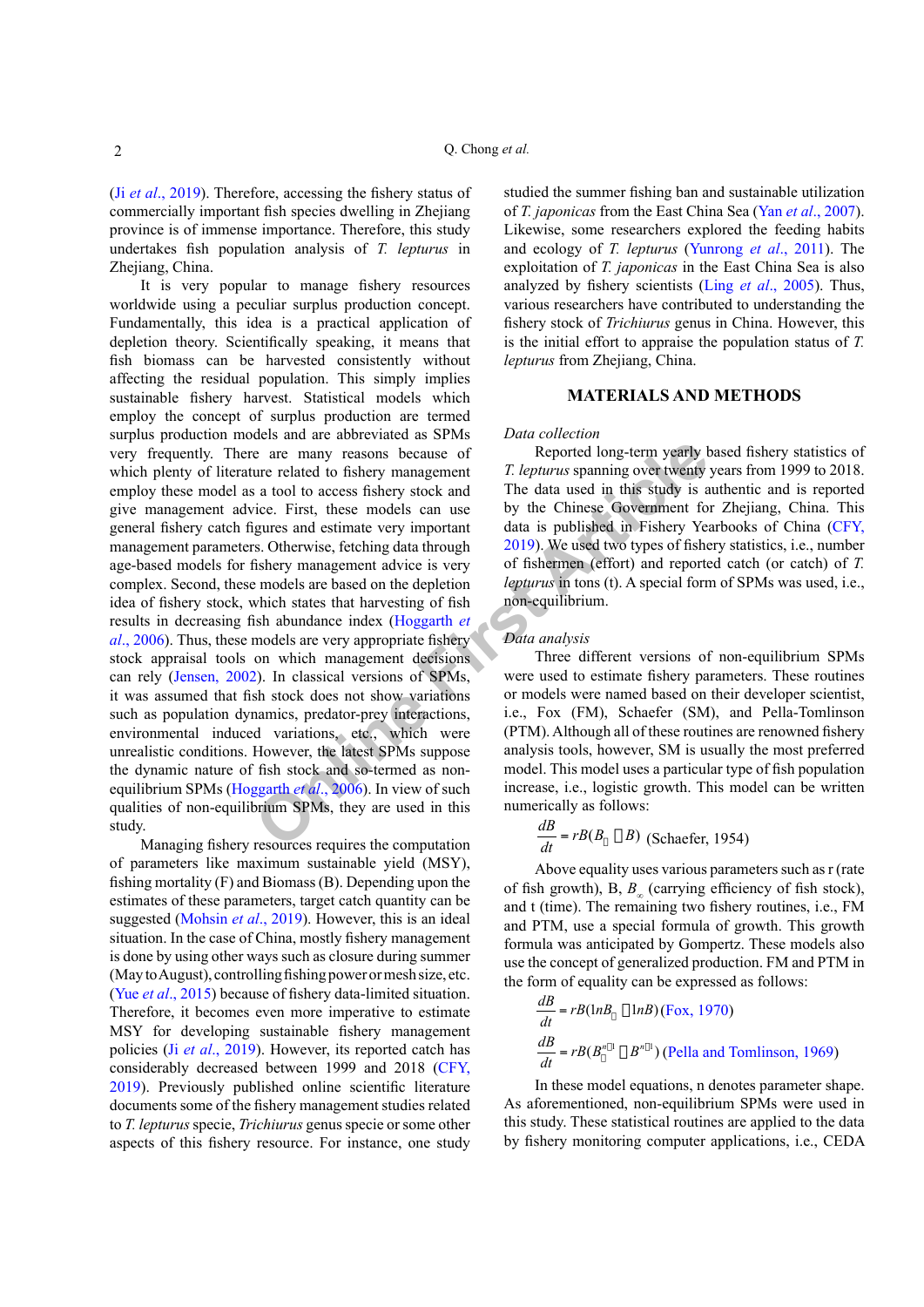(catch and data analysis) and ASPIC (a stock production model incorporating covariates) [\(Prager, 2005](#page-7-9); [Hoggarth](#page-7-2) *et al*[., 2006](#page-7-2)). When models are applied to fishery data, observed and expected catch values should have the same pattern ideally. However, practically we observe deviations. Therefore, to check these deviations, we used three error assumptions (EAs) in the former software, viz., CEDA. These error assumptions were termed as normal (NEA), log-normal (LNEA), and gamma. In the later software, i.e., ASPIC, two non-equilibrium SPM, viz., FM, and Logistic Model (LM) were used. It is necessary to explain why we used many models. The advantage of using many models includes that we can compare models and find a better fitting model for results interpretation. This is really very important for finding reliable results. We used criteria for accepting the results of a model and to consider any model for fishery management advice. First, MSY estimates in an appropriate range were considered. Models having very high or low MSY estimates as compared to observed or reported MSY were rejected. Second, for reliable results, goodness of fit, i.e., *R2* value more than 0.5, was considered.

## *CEDA analysis tool*

This famous fishery management software is a computer-based application with manual customized options for estimating parameters. This software estimates parameters by employing a method, viz., bootstrapping. In this method, parameters are estimated by taking a confidence interval of 95%. Before using CEDA, the initial proportion (IP) computed by diving first observed catch by highest one. Obtained IP value is the principal IP value or main IP value. However, we also did sensitivity analysis. In this analysis, we not only estimated fishery parameters for principal IP, but we also estimated them for the other IP values from 0.1 to 1.0. Zero represents no fishery. On the other hand, 1 means fully exploited fishery. Therefore, we employed all of the IP values to portray the complete and reliable picture of the fishery status of *T. lepturus* in Zhejiang, China. Dot file containing catch and effort fishery statistics was prepared and uploaded into CEDA software. Later on, this file was run and manually modeled, and its EA was selected. Observations were recorded, and residual plots were manually constructed by using Excel 2013 based on the values obtained during the analysis. Salient estimates of CEDA include MSY, r, B, catchability coefficient (q), the goodness of fit  $(R^2)$ , and carrying capacity (K).

#### *ASPIC analysis tool*

For fishery management advice this software is famous all over the world. Its frequent use depends upon

its reliability and computation of exclusive parameters. Similar to CEDA, it needs specially prepared files to be uploaded in this software for the computation of fishery management parameters. The preparation of files needs the input of various estimates using formulas. BOT and FIT files were used in ASPIC, which basically represent different program modes. Former is used for management, whereas latter mode uses bootstrapping method. Usually running time of the later mode is considerable long as compared to the former one. It is worth mentioning that for each IP value, individual files of both file types were used. This software estimated MSY,  $R^2$ , K, q, F,  $F/F_{MSY}$ and  $\rm\,B/B_{\rm MSY}$ 

# **RESULTS**

Frontine Tender of the process are entired the proof of the proof of the properties are propertient angular propertient angular by the beach is high or low MSY estimates as period. In 1999, the recorded can be high or low Reported fishery statistics indicate decreased landed biomass of *T. lepturus* at dock stations during the study period. In 1999, the recorded catch was 586125 t which declined and became 387968 t in 2018. A decline in catch is not gradual. Rather, it showed many fluctuations with maximum, minimum, and average catch quantity of 649108 t (2000), 361357 t (2007), and 487383 t/year. An effort has also decreased from 442334 (1999) to 371278 (2018) after many variations. Maximum, minimum, and average effort remained 470670 (2003), 342800 (2016), and 408432 (Fig. 1). CPUE showed many variations and decreased from 1.325 (1999) to 1.045 (2018). The average CPUE during the study period was calculated as 1.192. Maximum and minimum CPUE, i.e., 1.479 and 0.928, was observed during 2000 and 2007 [\(Fig. 2](#page-3-0)). Observed and calculated estimates of MSY by using CEDA for all the models are presented in Figure 3 in the form of residual plots. Superficially these plots appear to look similar; however minor differences can be observed between them (Fig. 3).



<span id="page-2-0"></span>Fig. 1. Fishery statistics of *T. lepturus* in Zhejiang.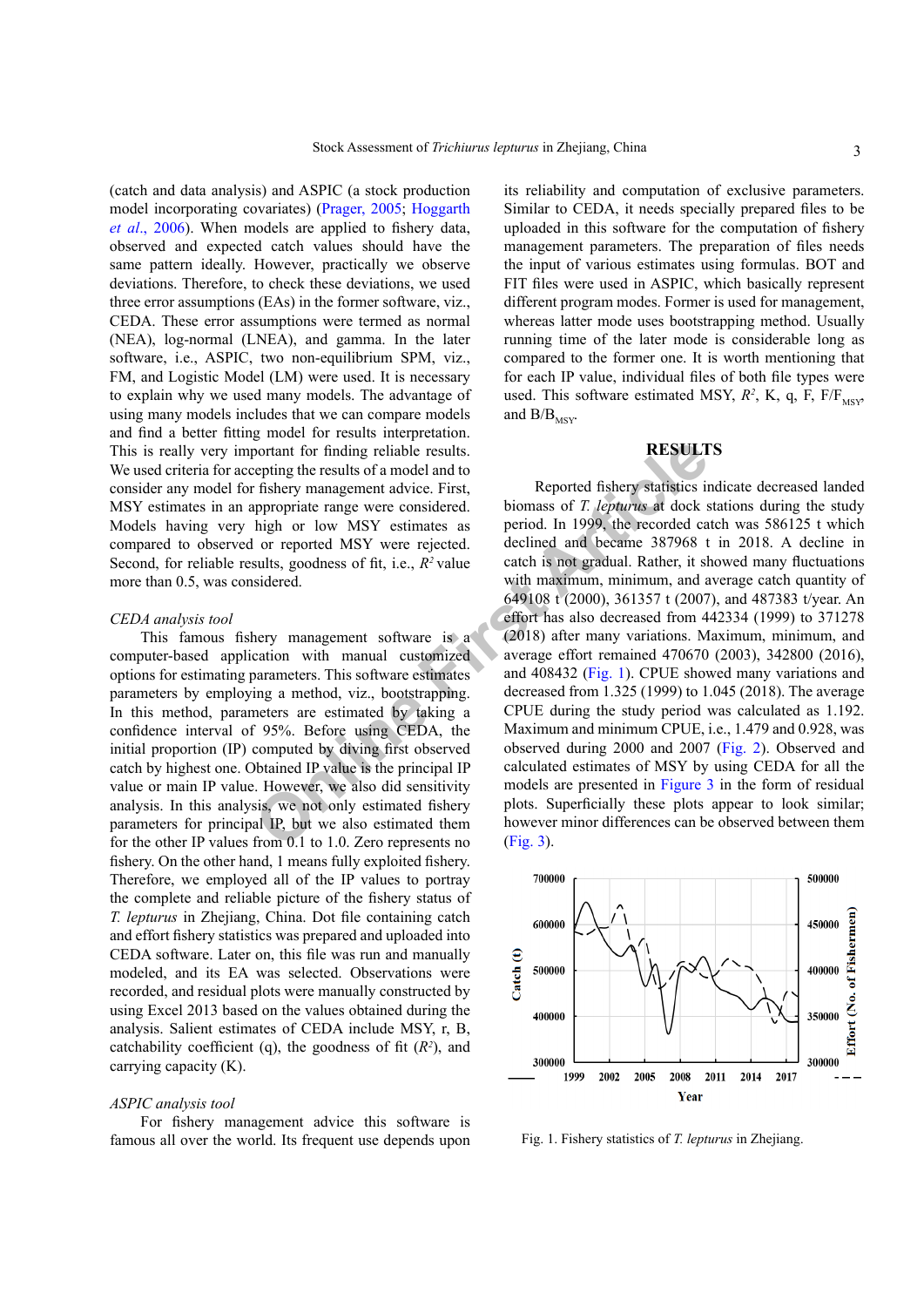

<span id="page-3-0"></span>Fig. 2. CPUE for *T. lepturus* in Zhejiang.



<span id="page-3-1"></span>Fig. 3. CEDA residual plots (IP 0.9). Catch given in  $t$  (Dots = reported catch and straight line= estimated catch).

#### *CEDA software result*

MSY estimates of sensitivity analysis for *T. lepturus* by using CEDA are written in the [Table I.](#page-4-0) For smaller IP values, CEDA estimated higher MSY estimates until IP = 0.5. However, from IP =  $0.6$  to 1.0, this software estimated lower MSY estimates for smaller values of IP and larger MSY estimates against larger values of IP. For all of the IP values, sometimes CEDA showed MF. [Table II](#page-4-1) represents CEDA estimates of different parameters for *T. lepturus*. For FM, MSY was estimated as 613242 t and 606543 t by using NEA and LNEA. Here, GEA showed MF. In this model, *R2* was calculated as 0.652 and 0.619 for NEA and LNEA. For SM and PTM, MSY and  $R^2$  were estimated as 489185 t and 0.652 for NEA. Whereas, for LNEA, their estimated remained as 492586 t and 0.616, accordingly.

Whether, it was SM or PTM, GEA encountered MF.

#### *ASPIC software result*

Results of sensitivity analysis to estimate MSY for *T. lepturus* by using ASPIC are presented in [Table III.](#page-5-0) For FM, various MSY estimates were obtained for different IP values without any specific pattern. Like, against IP of 0.1, this parameter was estimated as 474000 t, and IP of 0.9 its computed figure remained 468000 t. The calculated values of *R2* remained lower than 4. For LM, the same pattern of parameter estimation, i.e., MSY and *R2* was observed. [Table IV](#page-5-1) denotes estimates of diverse parameters for IP having the value of 0.9. In FM, this software calculated MSY and  $R^2$  as 468000 t and 0.346, respectively. At the same time, other estimated parameters, i.e.,  $F_{MSY}$ ,  $B_{MSY}$ q, and K, were calculated as 0.079, 5913000 t, 1.17E-07, and 16070000 t, in that order. For LM, calculated values of MSY and  $R^2$  were observed as 5825000 t and 0.349, correspondingly. In this model, the values of  $F_{MSY}$ ,  $B_{MSY}$ *q*, and *K* were found as 0.050, 11690000 t, 2.12E-07, and 23370000 t. ASPIC estimates of F and B for *T. lepturus* are given in Table V. In FM, it was observed that F has decreased from 0.050 (1999) to 0.041 (2018). In contrast with F, B has also declined from 11880000 t (1999) to 9458000 t (2018). Likewise,  $F/F_{MSY}$  and  $B/B_{MSY}$  also showed decreasing trend. For LM, all the parameters, i.e., F, B, F/ $F_{MSY}$  B/B<sub>MSY</sub> showed decreasing trend.

# **DISCUSSION**

Many parameters can be used for making fishery management policies. These parameters include MSY, CPUE,  $B_{MSY}$  and  $F_{MSY}$ . Among them, CPUE represents the simplest way to indicate fishery status. The trend of these parameters directs about the status of the fishery and hence helps to make a management plan. Rise or fall in CPUE happens because of some quantitative variations in the fish population. The fishery is usually recommended to continue at the same level when CPUE does not show fluctuation. However, overexploitation occurs when CPUE falls, and on the other hand, effort rises ([Mohsin](#page-7-10) *et al*., 2021). It is observed that the CPUE of eel fish has fallen from 1999 (1.325) to 2018 (1.045), which signposts overexploitation of this fishery resource. As aforementioned, besides CPUE, there are also other parameters such as MSY, which are more statistically important parameters to evaluate fishery stock status. Since 1992 this parameter has been frequently used for fishery management purposes around the globe [\(Hoggarth](#page-7-2) *et al*., 2006). MSY indicates the catch level without ensuring any fixed catch quantity. Thus, the catch level must be predicted carefully because wrong MSY estimation will result in losses. Over or underestimation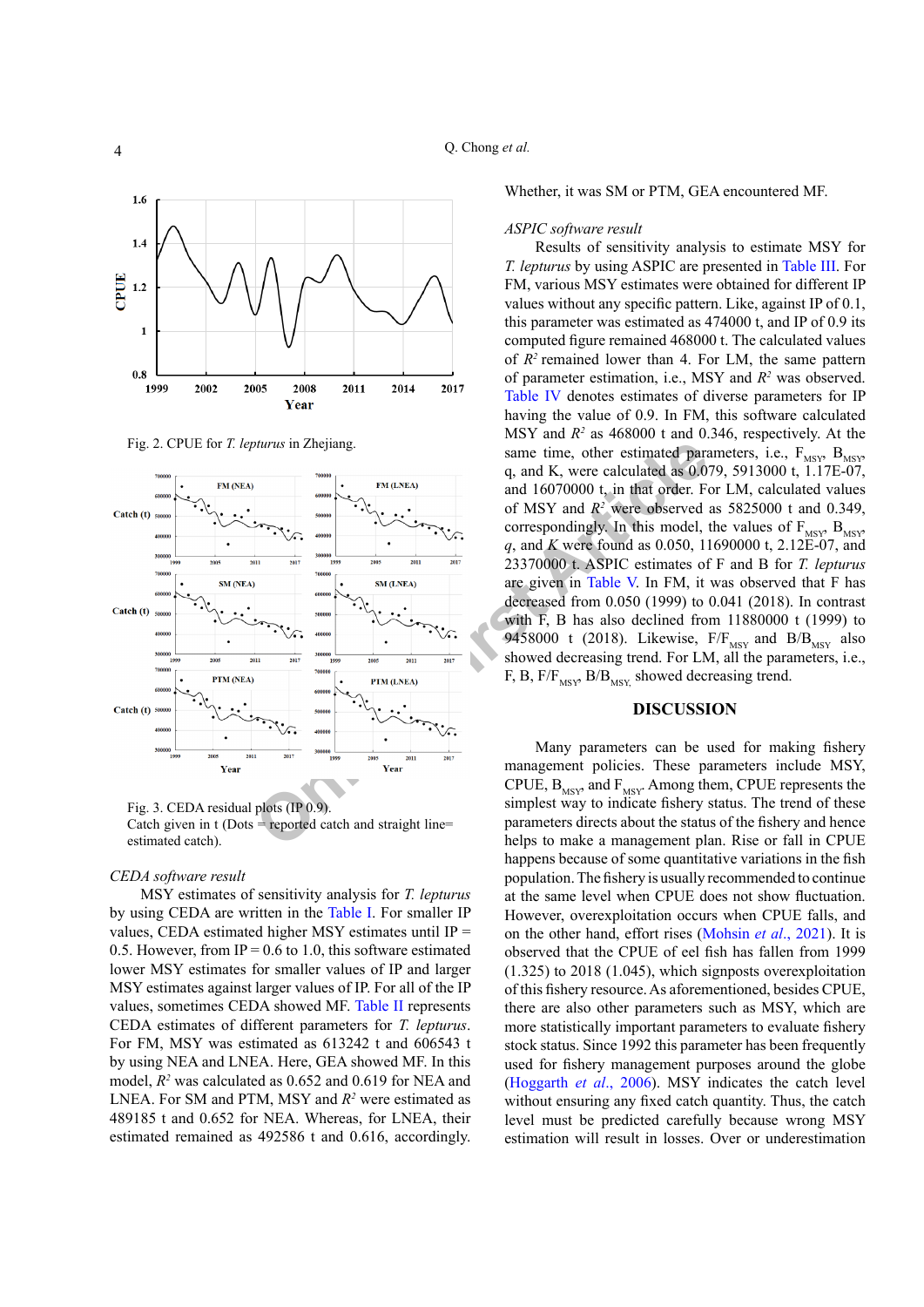| IP           |                                                                               |             |            |                                                                                  | Model        |                     |            |             |              |  |
|--------------|-------------------------------------------------------------------------------|-------------|------------|----------------------------------------------------------------------------------|--------------|---------------------|------------|-------------|--------------|--|
|              |                                                                               | <b>FM</b>   |            |                                                                                  | <b>SM</b>    |                     |            | <b>PTM</b>  |              |  |
|              | <b>NEA</b>                                                                    | <b>LNEA</b> | <b>GEA</b> | <b>NEA</b>                                                                       | <b>LNEA</b>  | <b>GEA</b>          | <b>NEA</b> | <b>LNEA</b> | <b>GEA</b>   |  |
| 0.1          | 766932                                                                        | 835586      | MF         | 1452441                                                                          | 1365912      | 5608038             | 1452441    | 1365912     | 5608038      |  |
|              | (0.064)                                                                       | (0.002)     | (MF)       | (0.037)                                                                          | (0.012)      | (0.629)             | (0.038)    | (0.011)     | (2.008)      |  |
| 0.2          | 526046                                                                        | 549889      | 1904965    | 790515                                                                           | 726506       | MF                  | 790515     | 726506      | MF           |  |
|              | (0.067)                                                                       | (0.011)     | (0.151)    | (0.049)                                                                          | (0.022)      | (MF)                | (0.048)    | (0.024)     | (MF)         |  |
| 0.3          | 448186                                                                        | 470781      | <b>MF</b>  | 579207                                                                           | 538306       | 575342              | 579207     | 538306      | 575342       |  |
|              | (0.061)                                                                       | (0.017)     | (MF)       | (0.061)                                                                          | (0.028)      | (0.067)             | (0.063)    | (0.030)     | (0.067)      |  |
| 0.4          | 419028                                                                        | 434674      | 29207570   | 482533                                                                           | 458061       | 479710              | 482533     | 458061      | 479710       |  |
|              | (0.062)                                                                       | (0.029)     | (1932)     | (0.071)                                                                          | (0.031)      | (0.073)             | (0.071)    | (0.032)     | (0.076)      |  |
| 0.5          | 414681                                                                        | 423234      | 413500     | 434639                                                                           | 421692       | 2505560             | 434639     | 421692      | 2505560      |  |
|              | (0.070)                                                                       | (0.046)     | (0.074)    | (0.064)                                                                          | (0.047)      | (2411)              | (0.065)    | (0.043)     | (3891)       |  |
| 0.6          | 428454                                                                        | 447156      | 428065     | 414681                                                                           | 392931       | $\operatorname{MF}$ | 414681     | 392931      | MF           |  |
|              | (0.080)                                                                       | (0.047)     | (0.090)    | (0.069)                                                                          | (0.060)      | (MF)                | (0.069)    | (0.069)     | (MF)         |  |
| 0.7          | 460980                                                                        | 481109      | 461182     | 415635                                                                           | 413177       | MF                  | 415635     | 413177      | MF           |  |
|              | (0.092)                                                                       | (0.063)     | (0.105)    | (0.078)                                                                          | (0.065)      | (MF)                | (0.076)    | (0.057)     | (MF)         |  |
| 0.8          | 517990                                                                        | 517366      | 518955     | 438217                                                                           | 467942       | 1421794             | 438217     | 467942      | 1421794      |  |
|              | (0.143)                                                                       | (0.117)     | (0.142)    | (0.108)                                                                          | (0.059)      | (35)                | (0.114)    | (0.073)     | (4.187)      |  |
| 0.9          | 613242                                                                        | 606543      | MF         | 489185                                                                           | 492586       | MF                  | 489185     | 492586      | MF           |  |
|              | (0.190)                                                                       | (0.206)     | (MF)       | (0.141)                                                                          | (0.143)      | (MF)                | (0.182)    | (0.161)     | (MF)         |  |
| 1.0          | 10709830                                                                      | 10479470    | <b>MF</b>  | 9741472                                                                          | 5593672      | <b>MF</b>           | 9741472    | 5593672     | MF           |  |
|              | (2.853)                                                                       | (4.512)     | (MF)       | (3.404)                                                                          | (5.825)      | (MF)                | (2.897)    | (5.877)     | (MF)         |  |
|              |                                                                               |             |            | CV, coefficient of variation (written in parenthesis); MF, minimization failure. |              |                     |            |             |              |  |
|              | Table II. CEDA estimates of various parameters for T. lepturus (IP = $0.9$ ). |             |            |                                                                                  |              |                     |            |             |              |  |
|              |                                                                               |             |            |                                                                                  |              |                     |            |             |              |  |
| <b>Model</b> |                                                                               |             | <b>MSY</b> | $\mathbb{R}^2$                                                                   | $\mathbf{q}$ | $\mathbf{r}$        | $\bf{B}$   | $\mathbf K$ |              |  |
| FM (NEA)     |                                                                               |             | 613242     | 0.652                                                                            | 9.71E-08     | 0.104               | 1.15E+07   |             | $1.61E + 07$ |  |

<span id="page-4-0"></span>Table I. Sensitivity analysis to estimate MSY of *T. lepturus* by using CEDA (IP = 0.1-1.0).

<span id="page-4-1"></span>**Table II. CEDA estimates of various parameters for** *T. lepturus* **(IP = 0.9).**

| Model      | MSY    | $\mathbf{R}^2$ | q          | r     | B            | K            |
|------------|--------|----------------|------------|-------|--------------|--------------|
| FM (NEA)   | 613242 | 0.652          | 9.71E-08   | 0.104 | $1.15E + 07$ | $1.61E + 07$ |
| FM (LNEA)  | 606543 | 0.619          | $1.02E-07$ | 0.107 | $1.09E + 07$ | $1.54E + 07$ |
| FM (GEA)   | МF     | МF             | MF         | MF    | MF           | МF           |
| SM (NEA)   | 489185 | 0.652          | 1.04E-07   | 0.130 | $1.07E + 07$ | $1.51E + 07$ |
| SM (LNEA)  | 492586 | 0.616          | 1.37E-07   | 0.169 | $8.13E + 06$ | $1.17E + 07$ |
| SM(GEA)    | MF     | МF             | MF         | МF    | MF           | MF           |
| PTM (NEA)  | 489185 | 0.652          | 1.04E-07   | 0.130 | $1.07E + 07$ | $1.51E+07$   |
| PTM (LNEA) | 492586 | 0.616          | 1.37E-07   | 0.169 | $8.13E + 06$ | $1.17E + 07$ |
| PTM (GEA)  | MF     | MF             | МF         | МF    | МF           | МF           |

MSY, Maximum sustainable yield;  $R^2$ , coefficient of determination; CV, coefficient of variation; *q*, Catchability coefficient; *r*, intrinsic population growth rate; B, final biomass; *K*, carrying capacity; MF, Minimization failure.

of this parameter will result in overexploitation or under exploitation. Both situations will lead to economic losses [\(Rosenberg](#page-8-6) *et al*., 1993). Statistical estimates of MSY determine harvest levels. Suppose calculated values of

these parameters are greater than the reported catch, then more exploitation of fishery resources until the MSY level is recommended. This condition represents overharvesting. If calculated figures are smaller when compared to the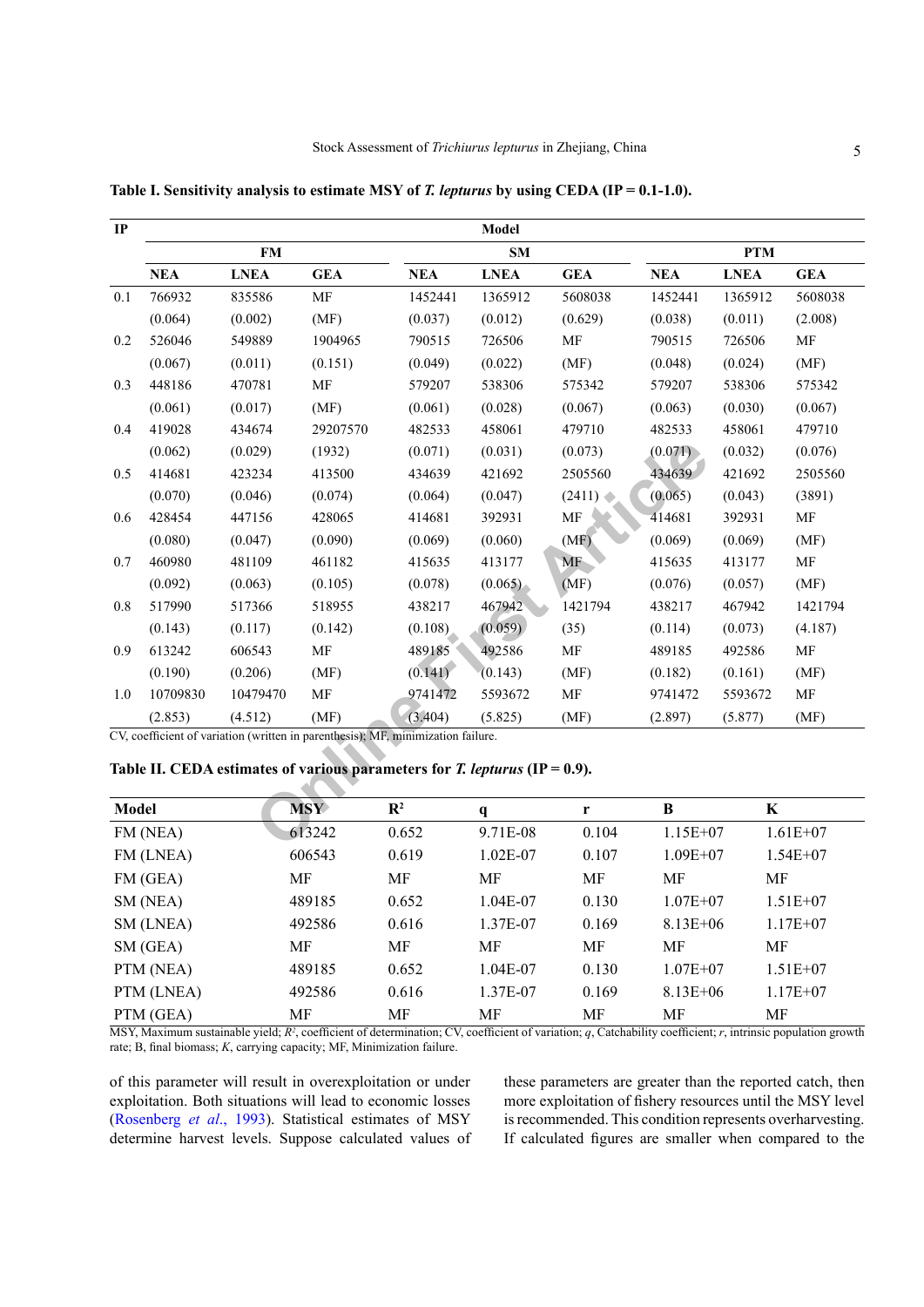observed catch, then deduced fishery catch is suggested as this condition symbolizes overexploitation. However, the fishery is suggested to remain at the same level when MSY estimates and observed catch are almost the same [\(Hoggarth](#page-7-2) *et al*., 2006). The calculated values of MSY for eel fish are lower than the observed catch, so it indicates that the fishery is overharvested.

Managing fishery resources is a multi-step process. This procedure begins with data gathering and finishes at formulating administration policy [\(FAO, 1997\)](#page-7-11). Statistical points or reference points are estimated for fishery management. These points help to understand fishery status and guide to make management plan [\(Hoggarth](#page-7-2) *et al*., [2006\)](#page-7-2). These points fall under two categories. First, points that are followed to achieve comprehensive management and hence are called target points. Second, points that are avoided to encounter are termed as limit points. These points are statistical estimates to control fishery (Caddy [and Mahon, 1995](#page-7-12); Cochrane, 2002). Many previously

documented studies related to fishery management have employed the same statistical techniques which we have used in this study. These models use some plausible assumptions. Such as, there is no competition between fish populations, i.e., intra or inter-species competition. Fish age composition is not related to *r* in any way. Catch data represents the single fish population from where it is fetched. Data truly represents fish catch and effort. Both mortality types, i.e., fishing and natural happen at once [\(Ewald and Wang, 2010\)](#page-7-14). Although some of these assumptions may not be met under natural conditions, however this happening does not nullify the importance of these models in management studies. In fact, these are famous and reliable management methods ([Musick](#page-7-15)  and Bonfil, 2005). Actually, their frequent use rests on their easy handling and estimation of important fishery parameters such as  $F_{\text{current}}$ ,  $B_{\text{MSY}}$ , etc. (Ewald and Wang, 2010).

<span id="page-5-0"></span>

|  | Table III. Sensitivity Analysis to estimate MSY of T. lepturus by using ASPIC (IP = $0.1$ -1.0). |  |  |  |
|--|--------------------------------------------------------------------------------------------------|--|--|--|
|  |                                                                                                  |  |  |  |

|           |         | that are followed to achieve comprehensive management<br>and hence are called target points. Second, points that are<br>avoided to encounter are termed as limit points. These<br>points are statistical estimates to control fishery (Caddy<br>and Mahon, 1995; Cochrane, 2002). Many previously |                |                                               | $2010$ ).<br>Table III. Sensitivity Analysis to estimate MSY of T. lepturus by using ASPIC (IP = $0.1-1.0$ ). |              | and Bonfil, 2005). Actually, their frequent use rests on<br>their easy handling and estimation of important fishery<br>parameters such as F <sub>current</sub> , B <sub>MSY</sub> etc. (Ewald and Wang, |
|-----------|---------|---------------------------------------------------------------------------------------------------------------------------------------------------------------------------------------------------------------------------------------------------------------------------------------------------|----------------|-----------------------------------------------|---------------------------------------------------------------------------------------------------------------|--------------|---------------------------------------------------------------------------------------------------------------------------------------------------------------------------------------------------------|
| Model     | IP      | <b>MSY</b>                                                                                                                                                                                                                                                                                        | $\mathbf{R}^2$ | $\mathbf{F}_{\mathbf{M}\mathbf{S}\mathbf{Y}}$ | $\mathbf{B}_{\text{MSY}}$                                                                                     | $\mathbf{q}$ | $\bf K$                                                                                                                                                                                                 |
| <b>FM</b> | 0.1     | 474000                                                                                                                                                                                                                                                                                            | 0.346          | 0.081                                         | 5853000                                                                                                       | 1.17E-07     | 15910000                                                                                                                                                                                                |
|           | 0.2     | 484400                                                                                                                                                                                                                                                                                            | 0.348          | 0.043                                         | 11310000                                                                                                      | 1.99E-07     | 30750000                                                                                                                                                                                                |
|           | 0.3     | 482200                                                                                                                                                                                                                                                                                            | 0.346          | 0.084                                         | 5773000                                                                                                       | 1.17E-07     | 15690000                                                                                                                                                                                                |
|           | 0.4     | 577800                                                                                                                                                                                                                                                                                            | 0.346          | 0.095                                         | 6068000                                                                                                       | 9.63E-08     | 16490000                                                                                                                                                                                                |
|           | 0.5     | 401900                                                                                                                                                                                                                                                                                            | 0.346          | 0.059                                         | 6757000                                                                                                       | 1.50E-07     | 18370000                                                                                                                                                                                                |
|           | 0.6     | 480500                                                                                                                                                                                                                                                                                            | 0.346          | 0.083                                         | 5788000                                                                                                       | 1.17E-07     | 15730000                                                                                                                                                                                                |
|           | 0.7     | 588500                                                                                                                                                                                                                                                                                            | 0.346          | 0.095                                         | 6167000                                                                                                       | 9.36E-08     | 16760000                                                                                                                                                                                                |
|           | $0.8\,$ | 636500                                                                                                                                                                                                                                                                                            | 0.345          | 0.099                                         | 6418000                                                                                                       | 8.63E-08     | 17450000                                                                                                                                                                                                |
|           | 0.9     | 468000                                                                                                                                                                                                                                                                                            | 0.346          | 0.079                                         | 5913000                                                                                                       | 1.17E-07     | 16070000                                                                                                                                                                                                |
|           | 1.0     | 584200                                                                                                                                                                                                                                                                                            | 0.348          | 0.037                                         | 15660000                                                                                                      | 2.12E-07     | 42580000                                                                                                                                                                                                |
| LM        | 0.1     | 531900                                                                                                                                                                                                                                                                                            | 0.349          | 0.052                                         | 10180000                                                                                                      | 2.12E-07     | 20360000                                                                                                                                                                                                |
|           | 0.2     | 568400                                                                                                                                                                                                                                                                                            | 0.349          | 0.050                                         | 11280000                                                                                                      | 2.12E-07     | 22550000                                                                                                                                                                                                |
|           | 0.3     | 562400                                                                                                                                                                                                                                                                                            | 0.349          | 0.051                                         | 11090000                                                                                                      | 2.12E-07     | 22190000                                                                                                                                                                                                |
|           | 0.4     | 593900                                                                                                                                                                                                                                                                                            | 0.349          | 0.049                                         | 12020000                                                                                                      | 2.12E-07     | 24050000                                                                                                                                                                                                |
|           | 0.5     | 548500                                                                                                                                                                                                                                                                                            | 0.349          | 0.051                                         | 10680000                                                                                                      | 2.12E-07     | 21370000                                                                                                                                                                                                |
|           | 0.6     | 568300                                                                                                                                                                                                                                                                                            | 0.349          | 0.050                                         | 11270000                                                                                                      | 2.12E-07     | 22540000                                                                                                                                                                                                |
|           | 0.7     | 581000                                                                                                                                                                                                                                                                                            | 0.349          | 0.050                                         | 11640000                                                                                                      | 2.12E-07     | 23290000                                                                                                                                                                                                |
|           | $0.8\,$ | 579400                                                                                                                                                                                                                                                                                            | 0.349          | 0.050                                         | 11600000                                                                                                      | 2.12E-07     | 23200000                                                                                                                                                                                                |
|           | 0.9     | 582500                                                                                                                                                                                                                                                                                            | 0.349          | 0.050                                         | 11690000                                                                                                      | 2.12E-07     | 23370000                                                                                                                                                                                                |
|           | 1.0     | 567600                                                                                                                                                                                                                                                                                            | 0.349          | 0.050                                         | 11250000                                                                                                      | 2.12E-07     | 22510000                                                                                                                                                                                                |

<span id="page-5-1"></span>**Table IV. ASPIC estimates of various parameters for** *T. lepturus* **(IP = 0.9).**

| Model | IP  | MSY    | $\mathbf{R}^2$ | <b>MSY</b> | $v_{\rm MSY}$ |          | л        |
|-------|-----|--------|----------------|------------|---------------|----------|----------|
| FM    | 0.9 | 468000 | 0.346          | 0.079      | 5913000       | 17E-07   | 16070000 |
| LM    | 0.9 | 582500 | 0.349          | 0.050      | 1690000       | 2.12E-07 | 23370000 |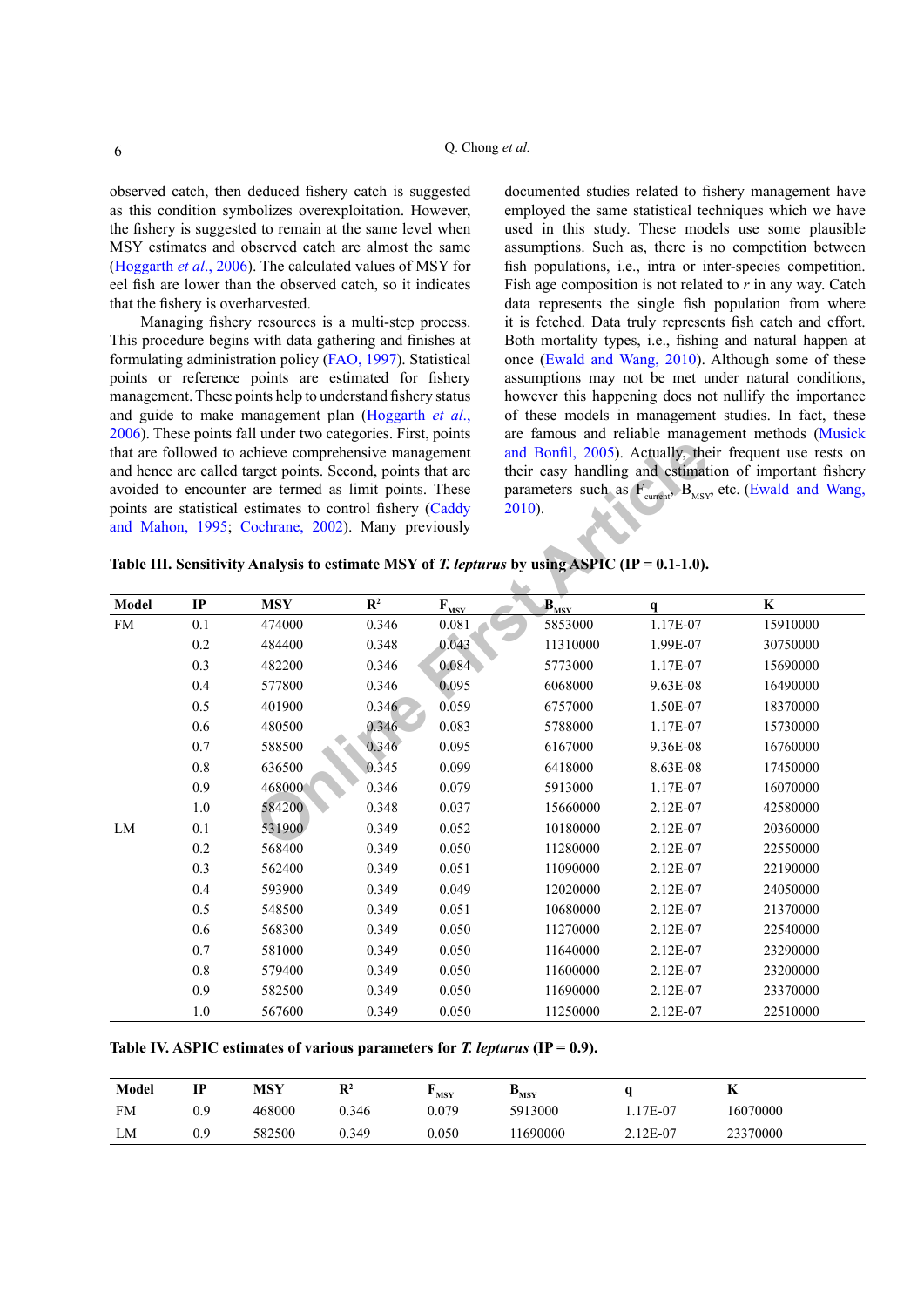| Year | Model        |                                                                                                                                                                                  |             |                                      |             |         |                                     |                                                                                                                                                                             |  |  |  |  |
|------|--------------|----------------------------------------------------------------------------------------------------------------------------------------------------------------------------------|-------------|--------------------------------------|-------------|---------|-------------------------------------|-----------------------------------------------------------------------------------------------------------------------------------------------------------------------------|--|--|--|--|
|      |              |                                                                                                                                                                                  | <b>FM</b>   |                                      | LM          |         |                                     |                                                                                                                                                                             |  |  |  |  |
|      | $\mathbf{F}$ | B                                                                                                                                                                                | $F/F_{MSY}$ | $\mathbf{B}/\mathbf{B}_{\text{MSY}}$ | $\mathbf F$ | B       | $F/F_{M\underline{S}\underline{Y}}$ | $\mathbf{B}/\mathbf{B}_{\text{MSY}}$                                                                                                                                        |  |  |  |  |
| 1999 | 0.050        | 11880000                                                                                                                                                                         | 0.631       | 2.009                                | 0.091       | 6490000 | 1.829                               | 0.555                                                                                                                                                                       |  |  |  |  |
| 2000 | 0.057        | 11580000                                                                                                                                                                         | 0.719       | 1.959                                | 0.104       | 6368000 | 2.077                               | 0.545                                                                                                                                                                       |  |  |  |  |
| 2001 | 0.054        | 11240000                                                                                                                                                                         | 0.677       | 1.902                                | 0.097       | 6176000 | 1.955                               | 0.529                                                                                                                                                                       |  |  |  |  |
| 2002 | 0.051        | 10970000                                                                                                                                                                         | 0.640       | 1.856                                | 0.092       | 6030000 | 1.847                               | 0.516                                                                                                                                                                       |  |  |  |  |
| 2003 | 0.050        | 10760000                                                                                                                                                                         | 0.629       | 1.820                                | 0.090       | 5923000 | 1.813                               | 0.507                                                                                                                                                                       |  |  |  |  |
| 2004 | 0.053        | 10570000                                                                                                                                                                         | 0.667       | 1.788                                | 0.096       | 5830000 | 1.922                               | 0.499                                                                                                                                                                       |  |  |  |  |
| 2005 | 0.045        | 10380000                                                                                                                                                                         | 0.570       | 1.755                                | 0.082       | 5711000 | 1.642                               | 0.489                                                                                                                                                                       |  |  |  |  |
| 2006 | 0.050        | 10270000                                                                                                                                                                         | 0.632       | 1.737                                | 0.091       | 5674000 | 1.819                               | 0.486                                                                                                                                                                       |  |  |  |  |
| 2007 | 0.036        | 10130000                                                                                                                                                                         | 0.451       | 1.713                                | 0.064       | 5589000 | 1.290                               | 0.478                                                                                                                                                                       |  |  |  |  |
| 2008 | 0.050        | 10140000                                                                                                                                                                         | 0.633       | 1.714                                | 0.090       | 5653000 | 1.803                               | 0.484                                                                                                                                                                       |  |  |  |  |
| 2009 | 0.050        | 10010000                                                                                                                                                                         | 0.630       | 1.692                                | 0.090       | 5574000 | 1.797                               | 0.477                                                                                                                                                                       |  |  |  |  |
| 2010 | 0.054        | 9887000                                                                                                                                                                          | 0.682       | 1.672                                | 0.097       | 5499000 | 1.952                               | 0.471                                                                                                                                                                       |  |  |  |  |
| 2011 | 0.048        | 9741000                                                                                                                                                                          | 0.611       | 1.647                                | 0.088       | 5385000 | 1.758                               | 0.461                                                                                                                                                                       |  |  |  |  |
| 2012 | 0.047        | 9659000                                                                                                                                                                          | 0.594       | 1.634                                | 0.085       | 5327000 | 1.711                               | 0.456                                                                                                                                                                       |  |  |  |  |
| 2013 | 0.046        | 9597000                                                                                                                                                                          | 0.581       | 1.623                                | 0.084       | 5283000 | 1.678                               | 0.452                                                                                                                                                                       |  |  |  |  |
| 2014 | 0.044        | 9549000                                                                                                                                                                          | 0.550       | 1.615                                | 0.079       | 5249000 | 1.587                               | 0.449                                                                                                                                                                       |  |  |  |  |
| 2015 | 0.046        | 9528000                                                                                                                                                                          | 0.583       | 1.611                                | 0.084       | 5240000 | 1.685                               | 0.448                                                                                                                                                                       |  |  |  |  |
| 2016 | 0.045        | 9485000                                                                                                                                                                          | 0.572       | 1.604                                | 0.083       | 5205000 | 1.655                               | 0.445                                                                                                                                                                       |  |  |  |  |
| 2017 | 0.041        | 9453000                                                                                                                                                                          | 0.523       | 1.599                                | 0.075       | 5179000 | 1.514                               | 0.443                                                                                                                                                                       |  |  |  |  |
| 2018 | 0.041        | 9458000                                                                                                                                                                          | 0.518       | 1.600                                | 0.075       | 5190000 | 1.497                               | 0.444                                                                                                                                                                       |  |  |  |  |
|      |              | It is necessary to clarify that this study used many<br>NESPMs simultaneously. The reason for using more than<br>one model was to ensure the reliability of the results. In this |             |                                      |             |         |                                     | the minimum level of earnings is earned by fishermen.<br>The fishery stock is considerably overexploited at this<br>stage. However, restoring this stock can bring economic |  |  |  |  |
|      |              | way, models can also be compared, and the results of the<br>best model can be used to formulate management advice.                                                               |             |                                      |             |         |                                     | gains (Grafton et al., 2007). But, unfortunately, fishermen<br>usually do not agree with this idea because they have to pay                                                 |  |  |  |  |
|      |              | Occasionally, different models estimate the same values                                                                                                                          |             |                                      |             |         |                                     | transition costs. If some other alternative of these costs,                                                                                                                 |  |  |  |  |

<span id="page-6-0"></span>**Table V. ASPIC estimates of F and B for** *T. lepturus* **(IP = 0.9).**

It is necessary to clarify that this study used many NESPMs simultaneously. The reason for using more than one model was to ensure the reliability of the results. In this way, models can also be compared, and the results of the best model can be used to formulate management advice. Occasionally, different models estimate the same values of parameters which happens because of some untestable model suppositions [\(Hoggarth](#page-7-2) *et al*., 2006).

Overexploitation of fishery resources has great social, biological, as well as economic impacts. Overexploitation leads to uncontrolled harvesting of the fishery resource. This happens as fishermen try to increase their revenues. On the other hand, this situation leads to decreased fish biomass production in subsequent years, or in severe cases, extinction of commercially important fish species can also occur ([Clark, 1973\)](#page-7-16). When the fishery starts somewhere, in the beginning, fishermen earn a lot of profit which encourages other fishermen to join this business. With the passage of time, the number of fishermen increases, and catch also increases. However, at some point number of fishermen continues to increase but catch starts to decrease. Later on the discounted gain of fishermen decreases until

the minimum level of earnings is earned by fishermen. The fishery stock is considerably overexploited at this stage. However, restoring this stock can bring economic gains (Grafton *et al*., 2007). But, unfortunately, fishermen usually do not agree with this idea because they have to pay transition costs. If some other alternative of these costs, such as harvesting rights or arrangement of temporary jobs, etc. can be arranged, it may facilitate fishermen to agree with fish stock rebuilding [\(Clark, 1973](#page-7-16); [Grafton](#page-7-17) *et al*[., 2007](#page-7-17); [Grafton, 1995](#page-7-18)).

# **CONCLUSION**

Diverse MSY figures and fishery parameters were obtained during this study. ASPIC showed lower MSY estimates with respect to CEDA, i.e., 468000 – 583000 t and  $480000 - 614000$  t, respectively (IP = 0.9). Since,  $R^2$ values are higher for CEDA, therefore, by considering this software output values it is observed that predicted MSY level, 468000 t, has been achieved in 2011. Before this year, this fishery indicates overexploitation. From 2011 gradual decrease in fish biomass can be observed which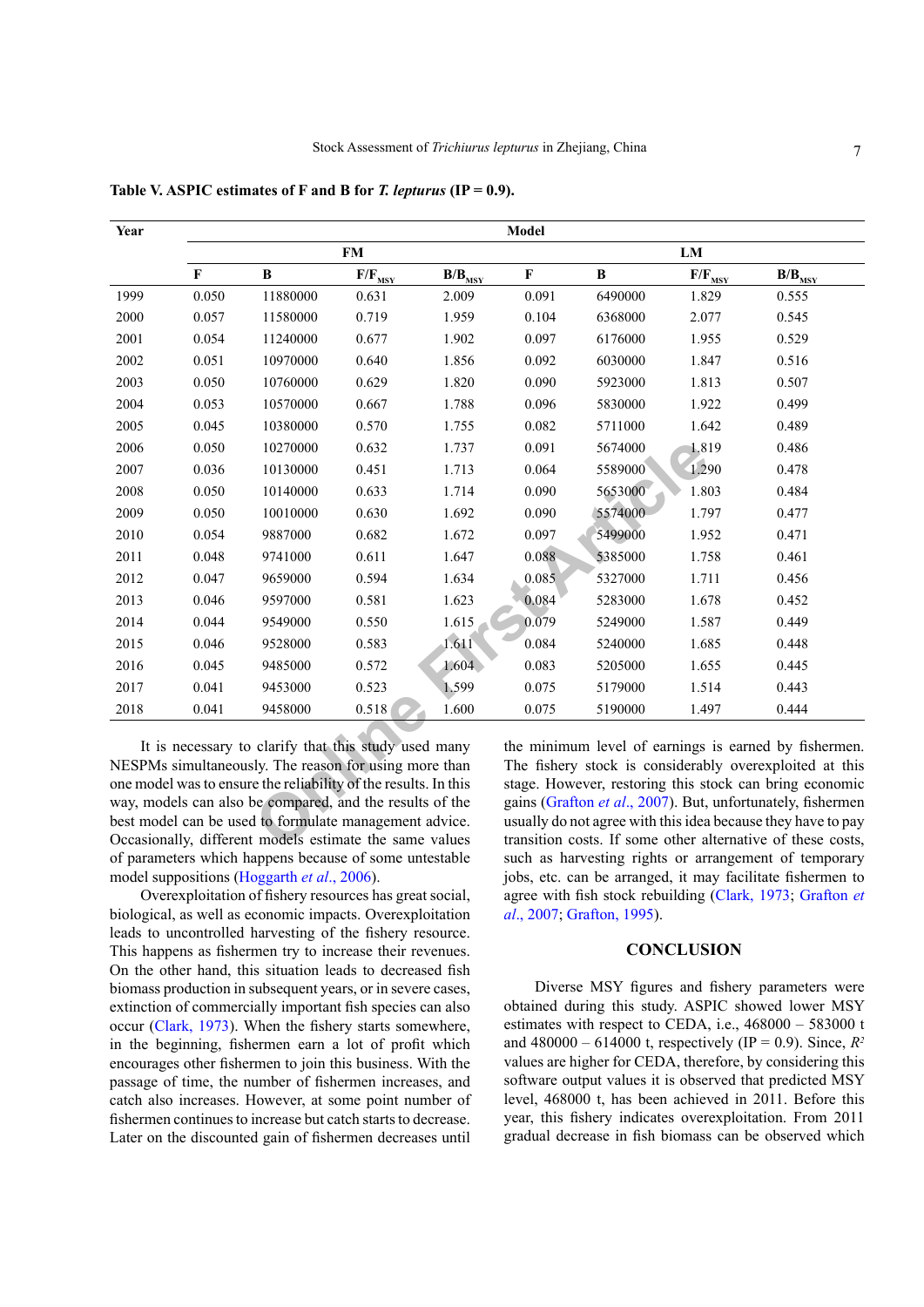may indicate some other factors playing their role along with MSY. Thus, in order to ensure sustainable fisheries, catch quantities should be lowered. To be on a safe side and by using precautionary approach it is recommended to lower catch quantity up to 350000 t. Besides, it is strongly recommended to conduct further studies to verify the results obtained in this study and to find effect of other factors on fishery population dynamics as this is just a preliminary study.

# **ACKNOWLEDGEMENT**

Authors are grateful to 2021 Wenzhou Oujiang Young Social Science Scholars Special Research Project (Grant No. 21QN12).

*Statement of conflict of interest* 

The authors have declared no conflict of interest.

# **REFERENCES**

- <span id="page-7-12"></span>Caddy, J.F. and Mahon, R., 1995. Reference points for fisheries management. *FAO Fish. Tech. Paper* No. 347. FAO's Fisheries Department, Rome, Italy, pp. 1-83.
- <span id="page-7-5"></span>CFY, 2019. *China fishery yearbooks*. Beijing Press, China.
- <span id="page-7-16"></span><span id="page-7-13"></span>Clark, C.W., 1973. The economics of overexploitation. *Science*, **181**: 630-634. https://doi.org/10.1126/ [science.181.4100.630](https://doi.org/10.1126/science.181.4100.630)
- **CONFIDENTIFY A**<br> **CONFIDENTIFY**<br> **CONFIDENTIFY**<br> **CONFIDENTIFY**<br> **CONFIDENTIFY**<br> **CONFIDENTIFY**<br> **CONFIDENTIFY**<br> **CONFIDENTIFY**<br> **CONFIDENTIFY**<br> **CONFIDENTIFY**<br> **CONFIDENTIFY**<br> **CONFIDENTIFY**<br> **CONFIDENTIFY**<br> **CONFIDENTIF** Cochrane, K.L., 2002. The use of scientific information in the design of management strategies. Chapter 5, pp 95-130. In: *A fishery manager's guidebook: Management measures and their application* (ed. K.L. Cochrane). FAO Fisheries Technical Paper No. 424, FAO's Fisheries Department, Rome, Italy, pp. 1-231.
- <span id="page-7-14"></span>Ewald, C.O. and Wang, W.K., 2010. Sustainable yields in fisheries: Uncertainty, risk-aversion, and mean variance analysis. *Nat. Resour. Model*, **23**: 303-323. <https://doi.org/10.1111/j.1939-7445.2010.00065.x>
- <span id="page-7-11"></span>FAO, 1997. *Fisheries management*. FAO Technical Guidelines for Responsible Fisheries No. 4, FAO's Fisheries Department, Rome, Italy, pp. 1-82.
- <span id="page-7-7"></span>Fox, Jr. W.W., 1970. An exponential surplus-yield model for optimizing exploited fish populations. *Trans. Am. Fish. Soc*., **99**: 80–88. [https://doi.org/10.1577/1548-](https://doi.org/10.1577/1548-8659(1970)99%3C80:AESMFO%3E2.0.CO;2) [8659\(1970\)99<80:AESMFO>2.0.CO;2](https://doi.org/10.1577/1548-8659(1970)99%3C80:AESMFO%3E2.0.CO;2)
- <span id="page-7-18"></span>Grafton, R.Q., 1995. Rent capture in a rights-based fishery. *J. Environ. Econ. Manage*., **28**: 48-67. <https://doi.org/10.1006/jeem.1995.1004>

<span id="page-7-17"></span>Grafton, R.Q., Kompas, T. and Hilborn, R.W., 2007.

Economics of overexploitation revisited. *Science*, **318**: 1601.<https://doi.org/10.1126/science.1146017>

- <span id="page-7-2"></span>Hoggarth, D.D., Abeyasekera, S., Arthur, R.I., Beddington, J.R., Burn, R.W., Halls, A.S., Kirkwood, G.P., McAllister, M., Medley, P., Mees, C.C., Parkes, G.B., Pilling, G.M., Wakeford, R.C. and Welcomme, R.L., 2006. Stock assessment for fishery management: A framework guide to the stock assessment tools of the fisheries management science program. *FAO Fish. Tech. Paper* No. 487. FAO's Fisheries Department, Rome, Italy, pp. 1-261.
- <span id="page-7-3"></span>Jensen, A.L., 2002. Maximum harvest of a fish population that has the smallest impact on population biomass. *Fish. Res*., **57**: 89–91. [https://](https://doi.org/10.1016/S0165-7836(01)00337-X) [doi.org/10.1016/S0165-7836\(01\)00337-X,](https://doi.org/10.1016/S0165-7836(01)00337-X) [https://](https://doi.org/10.1007/s13131-019-1343-4) [doi.org/10.1007/s13131-019-1343-4](https://doi.org/10.1007/s13131-019-1343-4)
- <span id="page-7-1"></span>Ji, Y., Liu, Q., Liao, B., Zhang, Q. and Han, Y., 2019. Estimating biological reference points for largehead hairtail (*Trichiurus lepturus*) fishery in the Yellow Sea and Bohai Sea. *Acta Oceanol. Sin*., **38**: 20–26. [https://link.springer.com/article/10.1007/s13131-](https://link.springer.com/article/10.1007/s13131-019-1343-4) 019-1343-4
- <span id="page-7-6"></span>Ling, J., Yan L. and Lin L., 2005. Reasonable utilization of hairtail *Trichiurus japonicus* resource in the East China Sea based on its fecundity. *J. Fish. Sci. China*, **12**: 726–730.
- <span id="page-7-0"></span>Liu, Z.L., Ning, X.R. and Cai, Y.M., 2001. Primary productivity and standing stock of the phytoplankton in the Hangzhou Bay to the Zhoushan fishing ground during autumn. *Acta Oceanol. Sin*., **23**: 93–99.
- <span id="page-7-4"></span>Mohsin, M., Guilin, D., Zhou, C., Hengbin, Y. and Noman, M., 2019. Maximum sustainable yield estimates of Carangoides fishery resource in Pakistan and its bioeconomic implications. *Pakistan J. Zool*., **51**: 279–287. [https://doi.org/10.17582/](https://doi.org/10.17582/journal.pjz/2019.51.1.279.287) [journal.pjz/2019.51.1.279.287](https://doi.org/10.17582/journal.pjz/2019.51.1.279.287)
- <span id="page-7-10"></span>Mohsin, M., Hengbin, Y. and Luyao, Z., 2021. Application of non-equilibrium SPMs to access overexploitation risk faced by *Scomberomorus sinensis* in Shandong, China. *Pakistan J. Zool.*, **53**: 439-446. [https://doi.org/10.17582/journal.](https://doi.org/10.17582/journal.pjz/20190901040914) [pjz/20190901040914](https://doi.org/10.17582/journal.pjz/20190901040914)
- <span id="page-7-15"></span>Musick, J.A. and Bonfil, R., 2005. Management techniques for elasmobranch fisheries. *FAO Fish. Tech. Paper* No. 474. FAO's Fisheries Department, Rome, Italy, pp. 1-251.
- <span id="page-7-8"></span>Pella, J.J., and Tomlinson, P.K., 1969. A generalized stock production model. *Int. Am. Trop. Tuna Comm. Bull*., **13**: 416–497.
- <span id="page-7-9"></span>Prager, M.H., 2005. *A stock-production model*